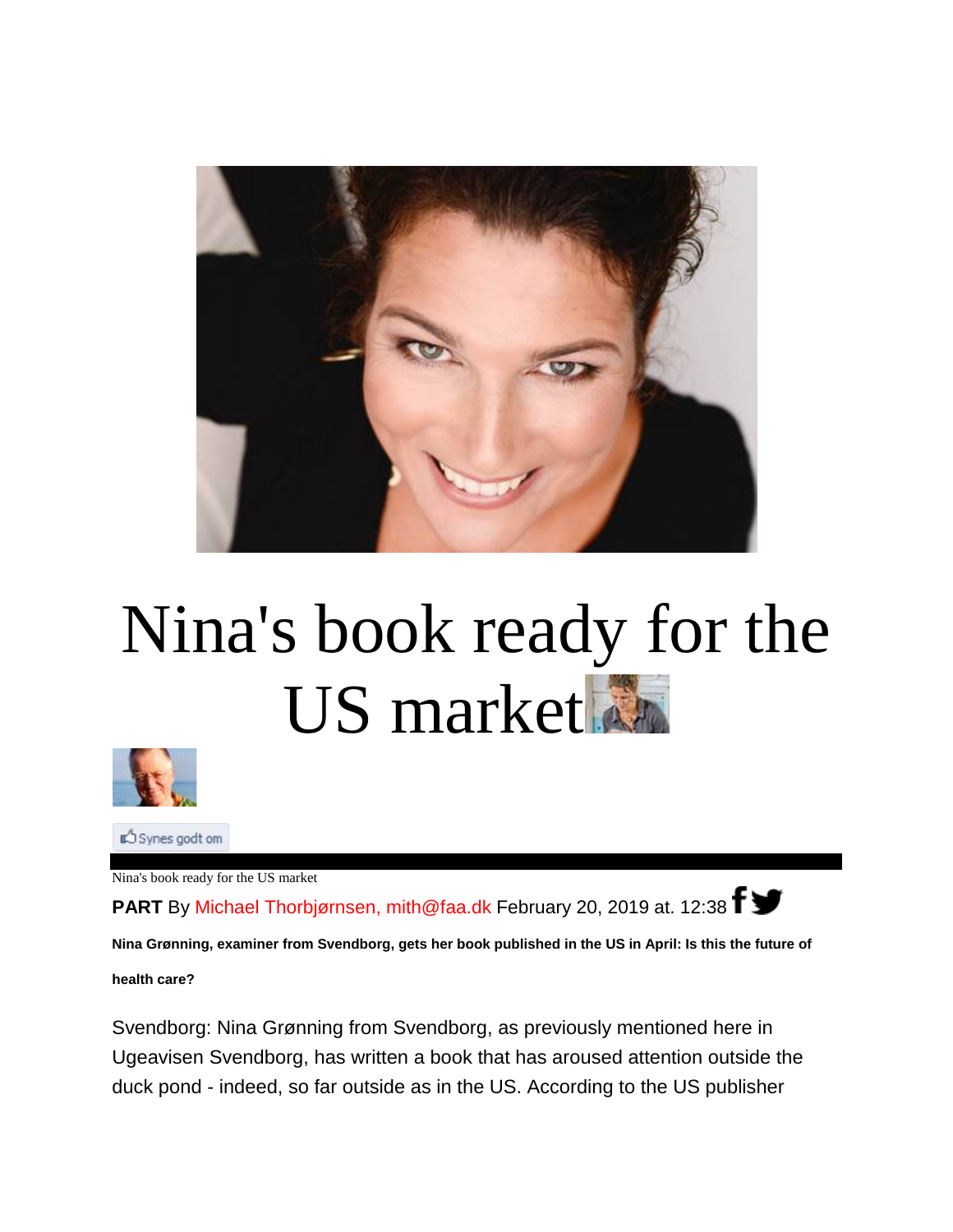Upledger, its project is groundbreaking - and therefore they have now bought the rights to the book, which lands on the shelves of the American bookstores at the end of April, entitled "Respectful collaboration" - in Danish "As for reality".

In the book we meet 10 patients, a doctor and a craniosacral therapist who jointly build bridges between the established healthcare system and the alternative treatment world. It is precisely this collaboration that the American publisher sees as pioneering. The 10 patients are struggling at the start of treatment with health issues such as migraine, stress, pelvic pain, nuisance after sweeping operations, and injuries after kicking from horses. The book follows the patients closely through a shorter course of treatment on the couch of craniosacral therapist Nina Grønning.

## **Medical support**

Doctor Frederik Vestergaard, before, during and after the treatments, makes a medical assessment of each patient, and he agrees with the American publishers the interdisciplinary collaboration can be something special:

- The results of the treatments in this project have shown me that there is consistently something to download - especially for people with chronic and complex symptoms and for the clients where the doctor has had to give up.

Frederik Vestergaard is backed by doctor Søs Wollesen, who has read the book and wrote the preface to it:

- I have very great respect for the results that Nina Grønning has achieved with the individual clients, she writes.

The purpose of the book is to give a realistic idea of how the health service of the future could look. Ambitious? Maybe - but the ambitions are rooted in a heartfelt desire for bridge construction:

- I know I don't have the whole truth about healing. I guess the established healthcare system doesn't. But I know that we each know something - and I think we can stand really strong if we put these pieces of knowledge together, says Nina Grønning.